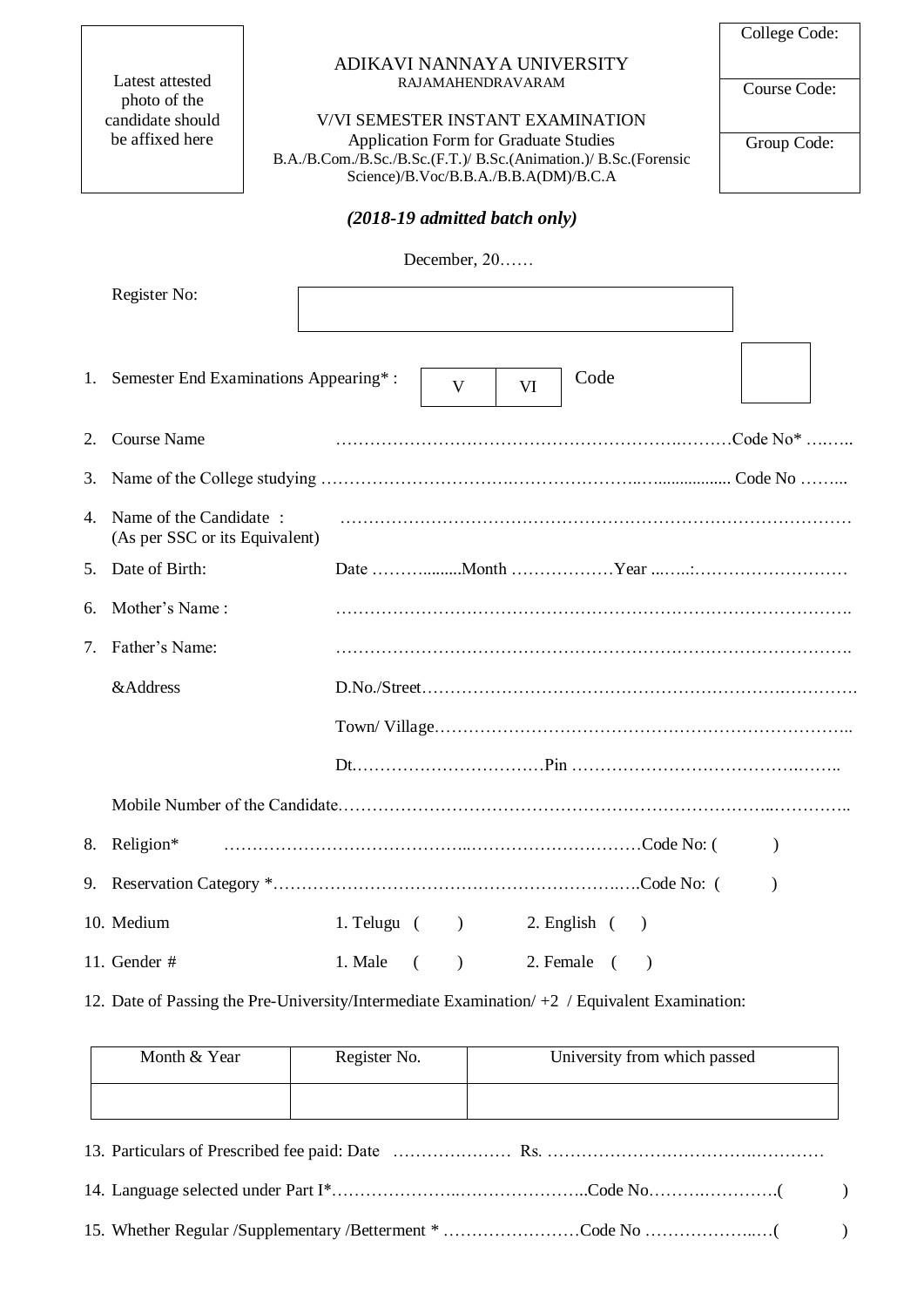16. Physically Challenged # Candidate has to take prior permission to have scribe as per eligibility.

(Enclose 1. Medical Certificate 2. Exemption certificate if any 3. Scribe Application (if necessary)) issued by CDC,ANUR

| $(1)$ PH $(VH)$ | (2) PH (HH) | $(3)$ PH $(OH)$ |  |  |
|-----------------|-------------|-----------------|--|--|
|                 |             |                 |  |  |

17. Latest appearance particulars:

| Month & Year | Register No. | <b>Examination Center</b> |
|--------------|--------------|---------------------------|
|              |              |                           |

18. Write the subjects in the present appearing Semester INSTANT Examination in the appropriate box

| <b>V SEMESTER</b>          | <b>VI SEMESTER</b>         |
|----------------------------|----------------------------|
| <b>NAME OF THE SUBJECT</b> | <b>NAME OF THE SUBJECT</b> |
|                            |                            |
|                            |                            |

|              | (Signature of the Candidate) |
|--------------|------------------------------|
|              |                              |
| Station:     | Signature of the Principal   |
| Date:        | (with College Stamp/Seal)    |
| $\mathbf{X}$ |                              |

Note:

- (1) \* See the Code Section for filling the boxes where ever is applicable.
- (2) # Put tick  $\checkmark$  mark in the appropriate Box
- (3) Applications rejected by the office for want of proper information as per the proforma will be accepted if received within ten (10) days from the date of issue of Memo with full information on payment of penal fee of Rs.100/- besides the fee prescribed as per the table given in the application.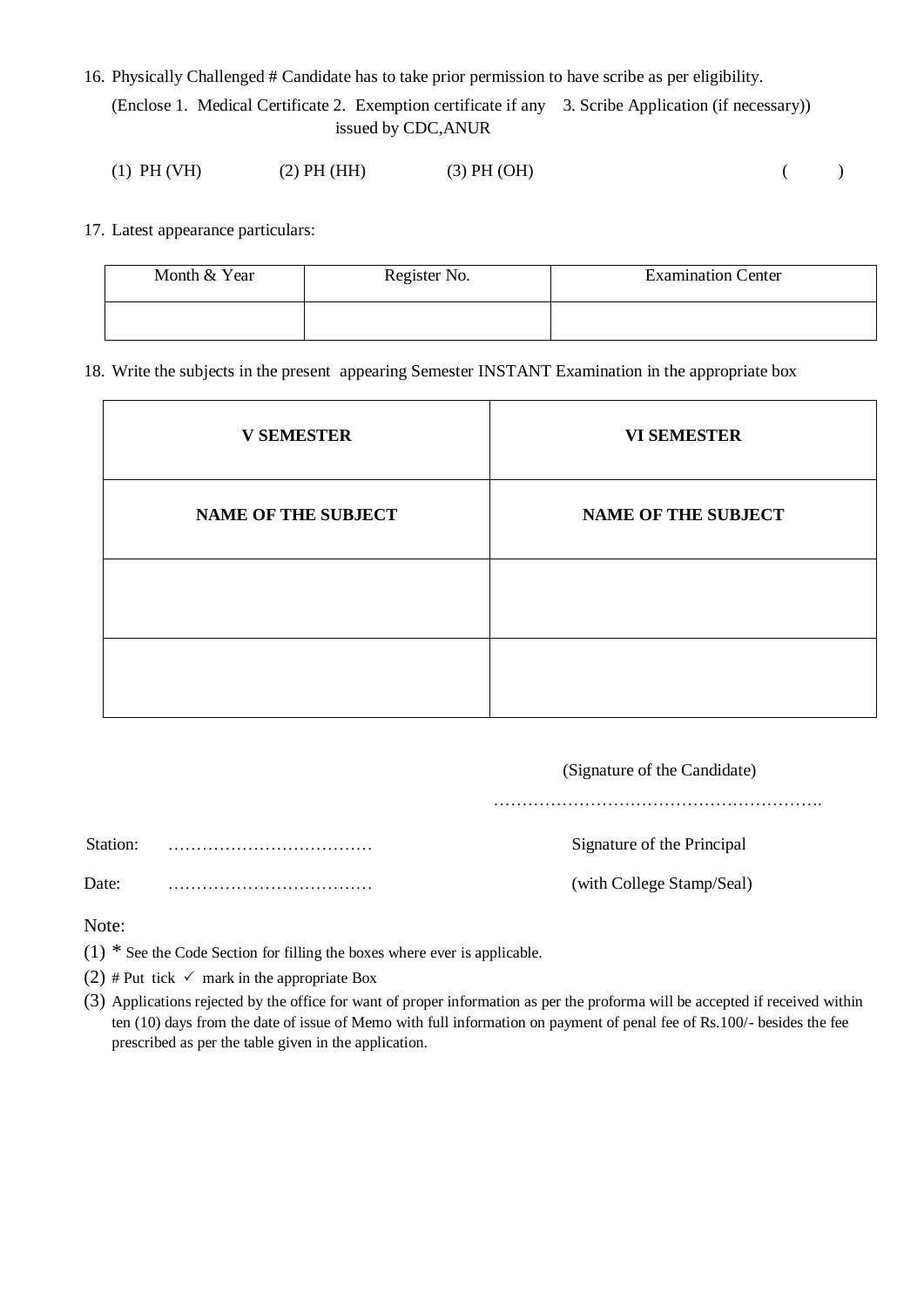| UNUHVAL HALL – HUNLI                                                                         |              |
|----------------------------------------------------------------------------------------------|--------------|
|                                                                                              | Register No. |
| ADIKAVI NANNAYA UNIVERSITY                                                                   |              |
| RAJAMAHENDRAVARAM                                                                            |              |
| <b>V/VI SEMESTER INSTANT EXAMINATION</b>                                                     |              |
| B.A./B.Com./B.Sc./B.Sc.(F.T.) /B.Sc.(Animation)/B.Sc.(Forensic)/B.Voc/B.B.A./B.B.A(DM)/B.C.A |              |
| Degree Examination-<br>December, $20$                                                        |              |
|                                                                                              |              |

of Sri/Smt………………………………....…………...….. is a Candidate for the ………………Degree Examination at the end of

This is to certify that Mr/Ms …………………………………………………………..…………….………Son/Daughter

Semester to be held……………………………………………………… Center He/ She desires to appear for the following subjects:

ORIGINAL HALL – TICKET

| <b>V SEMESTER</b>          | <b>VI SEMESTER</b>         |
|----------------------------|----------------------------|
| <b>NAME OF THE SUBJECT</b> | <b>NAME OF THE SUBJECT</b> |
|                            |                            |
|                            |                            |

#### Rajamahendravaram CONTROLLER OF EXAMINATIONS Date: Adikavi Nannaya University

Note: (i) The candidate should strike off the subjects for which he/she is not appearing at the Examination (ii) The candidate should necessary fill in the optional subject in the application

 (iii) The Attesting Officers signature should be right across the photo extending over the blank also (iv) The candidate will be provided with an Answer Booklet containing 32 pages and the candidate has to answer all the questions in the booklet only. No.

Addl. Sheets will be supplied.

(v) The candidates are prohibited to bring Cell Phones/pager in to the Examination Hall.

## CERTIFICATE OF IDENTITY

Signature of the Candidate………………………………..

| Latest attested                  |            |
|----------------------------------|------------|
| photo of the<br>candidate should | $\sqrt{2}$ |
| be affixed here                  |            |
|                                  |            |

Date: College Seal Signature of the Principal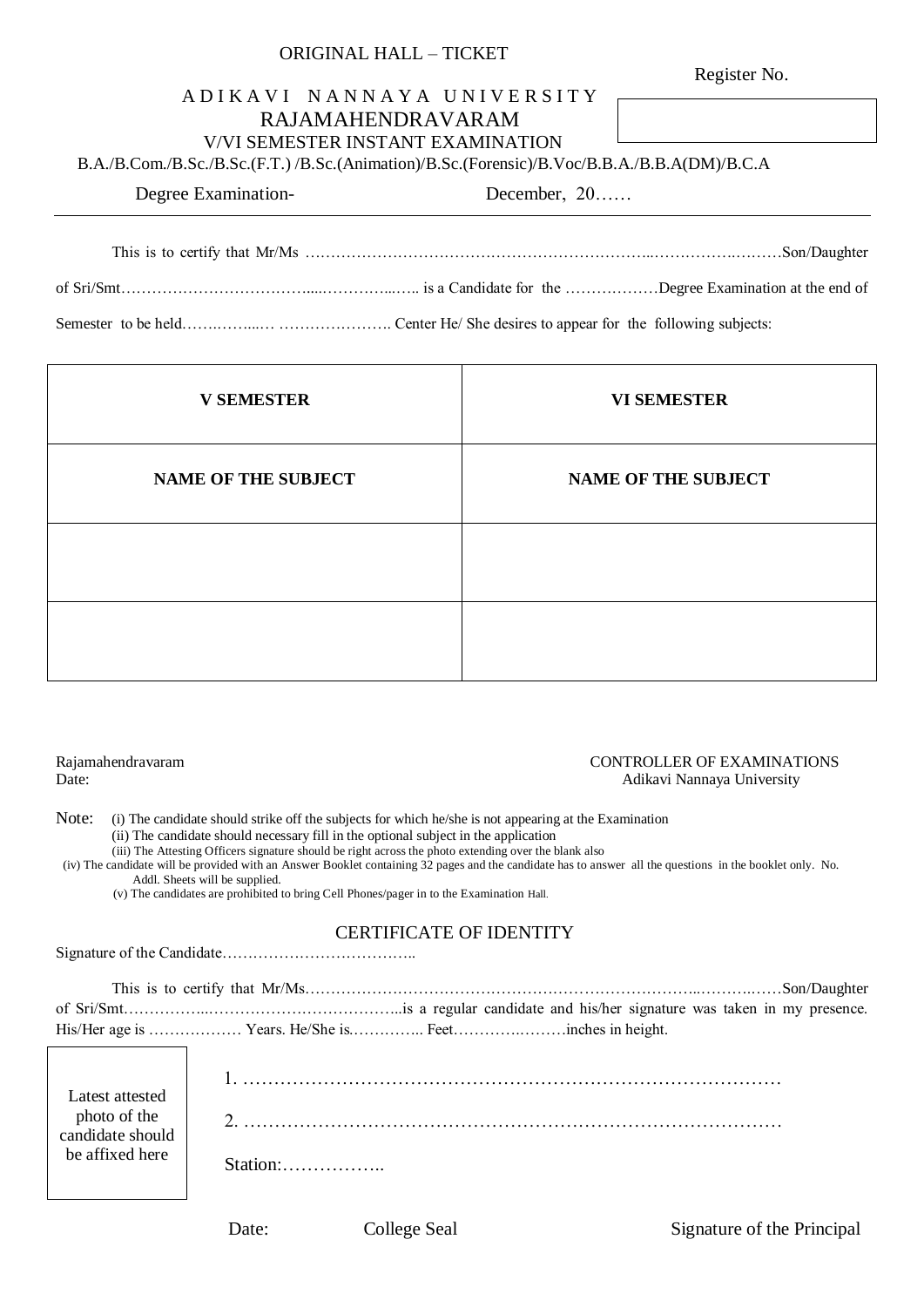## DUPLICATE HALL – TICKET

Register No.

## A D I K A V I N A N N A Y A U N I V E R S I T Y

## RAJAMAHENDRAVARAM V/VI SEMESTER INSTANT EXAMINATION

B.A./B.Com./B.Sc./ B.Sc.(F.T.) /B.Sc.(Animation)/B.Sc.(Forensic Science)/B.Voc/B.B.A./B.B.A(DM)/B.C.A

Degree Examination-<br>
December, 20……

This is to certify that Mr/Ms ………………………………….……………………………………..………Son/Daughter of Sri/Smt ……………………….……….…..….. is a candidate for the ……………….….….Degree Examination at the end of Semester to be held……………………………………………. Center He./She desires to appear for the following subjects:

| <b>V SEMESTER</b>          | <b>VI SEMESTER</b>         |
|----------------------------|----------------------------|
| <b>NAME OF THE SUBJECT</b> | <b>NAME OF THE SUBJECT</b> |
|                            |                            |
|                            |                            |

#### Rajamahendravaram CONTROLLER OF EXAMINATIONS Date: Adikavi Nannaya University

Note: (i) The candidate should strike off the subjects for which he/she is not appearing at the examination

- (ii) The candidate should necessary fill in the optional subject in the application.
- (iii) The Attesting Officers signature should be right across the photo extending over the blank also
- (iv) The candidate will be provided with an Answer Booklet containing 32 pages and the candidate has to answer all
	- the questions in the booklet only. No. Addl. Sheets will be supplied.
- (v) The candidates are prohibited to bring Cell Phones/pager in to the Examination Hall.

#### CERTIFICATE OF IDENTITY

Signature of the Candidate……………………………….. This is to certify that Mr/Ms……………………………………………………………………..…………………..Son/ Daughter of Sri/Smt……………..………………………………..is a regular candidate and his/her signature was taken in my presence. His/Her Age is …………… years. He/She is………….. Feet……………………inches in height. 1. …………………………………………………………………………… 2. …………………………………………………………………………… Station:………… Date: ………… College Seal Signature of the Principal Latest attested photo of the candidate should be affixed here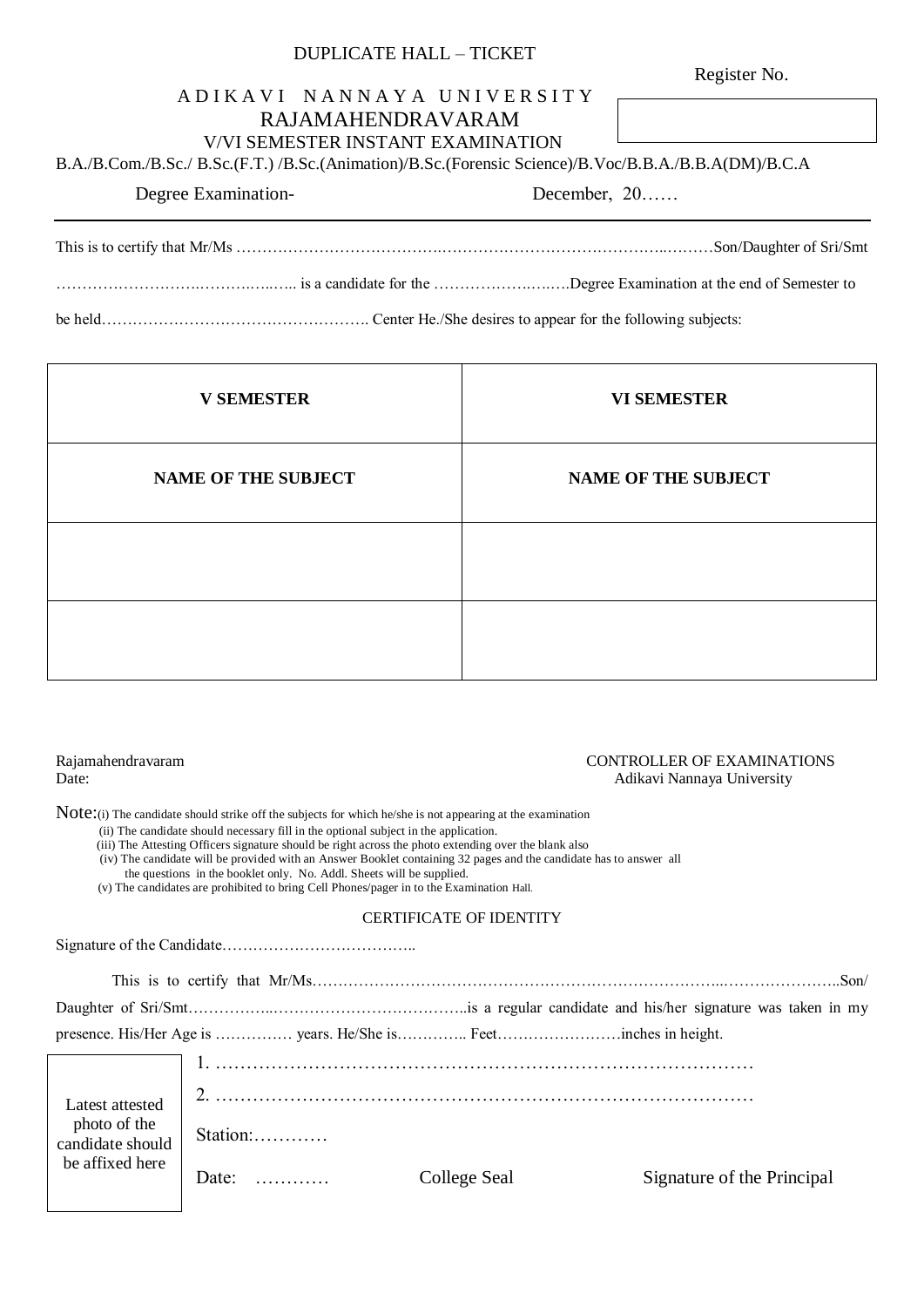#### **INSTRUCTIONS TO CANDIDATES APPEARING FOR EXAMINATION**

#### CANDIDATES taking University Examinations are required to observe the following instructions very carefully:

- 1. Legal suits against University, if any shall be file in courts within the jurisdiction of Rajahmundry city only.
- 2. Silence should be maintained in the Examination Hall.
- 3. Candidates should take their places in the examination hall at least thirty minutes before the time fixed for distributing the papers. Candidates will not be allowed to enter the examination hall after half an hour of commencement of examination. Candidates who are undoubtedly suffering from infectious diseases of any kind will not be admitted. Candidates should bring with them their hall- tickets each day of the examination for inspection by the Chief Superintendent/ Invigilators.
- 4. Candidates are prohibited from writing anything on their hall tickets and question papers. Candidates are also prohibited from writing their name or any other name unconnected with the answers on any part of their answer books, but they should write their Register Number very distinctly on the title papers of the main answer book failing which their answer papers may be rejected. They should fill in the subject and the year on the outer cover of the main answer book.
- 5. Candidates are not allowed to exceed the time assigned to a paper.
- 6. No Candidate will be allowed to leave the examination hall till the expiry at least One and Half hour after the question paper is given. Candidate who leaves the hall during the period allotted for a paper will not be allowed to re-enter the examination hall.
- 7. Candidates are forbidden to ask questions of any kind during the examination, if they do so, their answer papers will not be valued and their conduct will be reported to the Executive Council for disciplinary action.
- 8. Candidates are not allowed to use books of any kind except as provided in rule 10.They are also prohibited from bringing any material printed or otherwise except the Hall-Tickets into the examination hall. Candidates are prohibited from using such extraneous material and communicating with or copying from each other in the examination hall and communicating with any person outside the examination hall. The candidates are also prohibited from bringing pagers and cordless phones into the examination hall. Any candidate found violating the instruction will be summarily sent out of the examination hall forthwith and his conduct will be reported to the Registrar. Such candidates' stand the risk of all their answer papers of the examinations for which they have appeared may be rejected by the Executive Council and they may be debarred from sitting for the University examination till the period decided by the Executive Council. The use of stencils at the University Examination is not permitted except students answering papers in Mathematics. The use of Mathematical instruments while answering papers in Mathematics. Sciences will be allowed. Such instruments will not be supplied by the University.
- 9. Clerk's Mathematical and Physical Tables will be supplied to candidates in mathematics. Physics, Chemistry and Geography of B.Sc Examinations. Candidates should not bring their own copies into the examination hall.
- 10. Candidates for examination in science subjects shall submit their laboratory note-books to the examiners concerned on the first day of the practical examination. Each of the candidates taking Botany or Geology as the subjects for the B.Sc., Degree Examination must submit at the practical examinations his/her laboratory note-book and a record of the field work also submit a collection of the named plants collected and preserved by himself/ herself. The candidate should get back the laboratory note-books and other records at the close of the examination.
- 11. When candidates have finished writing their answers and wish to hand over their answer books, or at the end of the period prescribed for each particular part of the examination each should stand up at their seats and remain standing until one of the Superintendent approaches them and collects his/her answer book.

Any particulars noted in the hall -tickets differing from those given in the application for the examination should be immediately reported to the Additional Controller of Examinations, Adikavi Nannaya University through the Chief Superintendent Concerned.

12. Candidates should bring with them their college identity cards also to satisfy the Chief Superintendent of the centers as to their identity.

Candidates are requested to give such a complete address in BLOCK LETTERS as would ensure in communication by post reaching them without delay.

No student will be allowed to select a Center of his/her Examination other than the college in which he/she studied or taken the earlier examination. Candidate studying in a college shall, however, have to apply for the examination from the same college where he/she is studying.

### **ALL CANDIDATES MUST OBTAIN THEIR HALL-TICKETS FROM THE PRINCIPAL OF THE RESPECTIVE COLLEGES, THREE DAYS BEFORE THE COMMENCEMENT OF THE EXAMINATION.**

(BY ORDER)